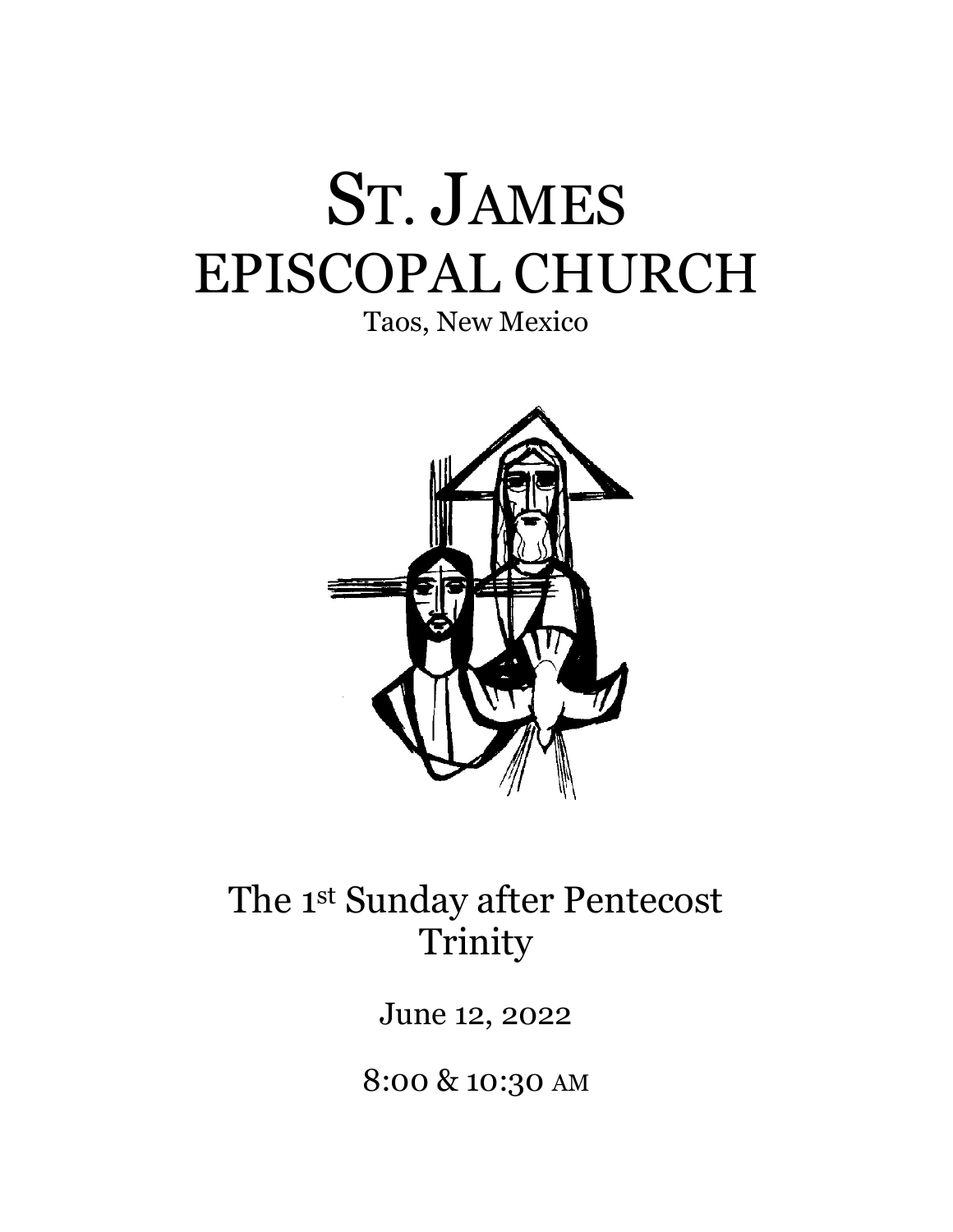### ORDER OF WORSHIP Rite II

THE PRELUDE (8:00 ~ Brian Uerling - piano)

(10:30) Passacaglia Dietrich Buxtehude

Mary Gates - organ

### THE PROCESSIONAL HYMN #362 Holy, Holy, Holy, Holy

### **THE WORD OF GOD**

The Book of Common Prayer

THE OPENING SENTENCES *(please stand)*

Blessed be God, Father, Son, and Holy Ghost.

### **And blessed be his kingdom, now and forever. Amen.**

Almighty God, unto whom all hearts are open, all desires known, and from whom no secrets are hid; Cleanse the thoughts of our hearts by the inspiration of thy Holy Spirit, that we may perfectly love thee, and worthily magnify thy holy Name; through Christ our Lord. **Amen.**

### THE GLORIA (8:00)

**Glory to God in the highest, and peace to his people on earth. Lord God, heavenly King, almighty God and Father, we worship you, we give you thanks, we praise you for your glory. Lord Jesus Christ, only Son of the Father, Lord God, Lamb of God, you take away the sin of the world: have mercy on us; you are seated at the right hand of the Father: receive our prayer. For you alone are the Holy One, you alone are the Lord, you alone are the Most High, Jesus Christ, with the Holy Spirit, in the glory of God the Father. Amen.**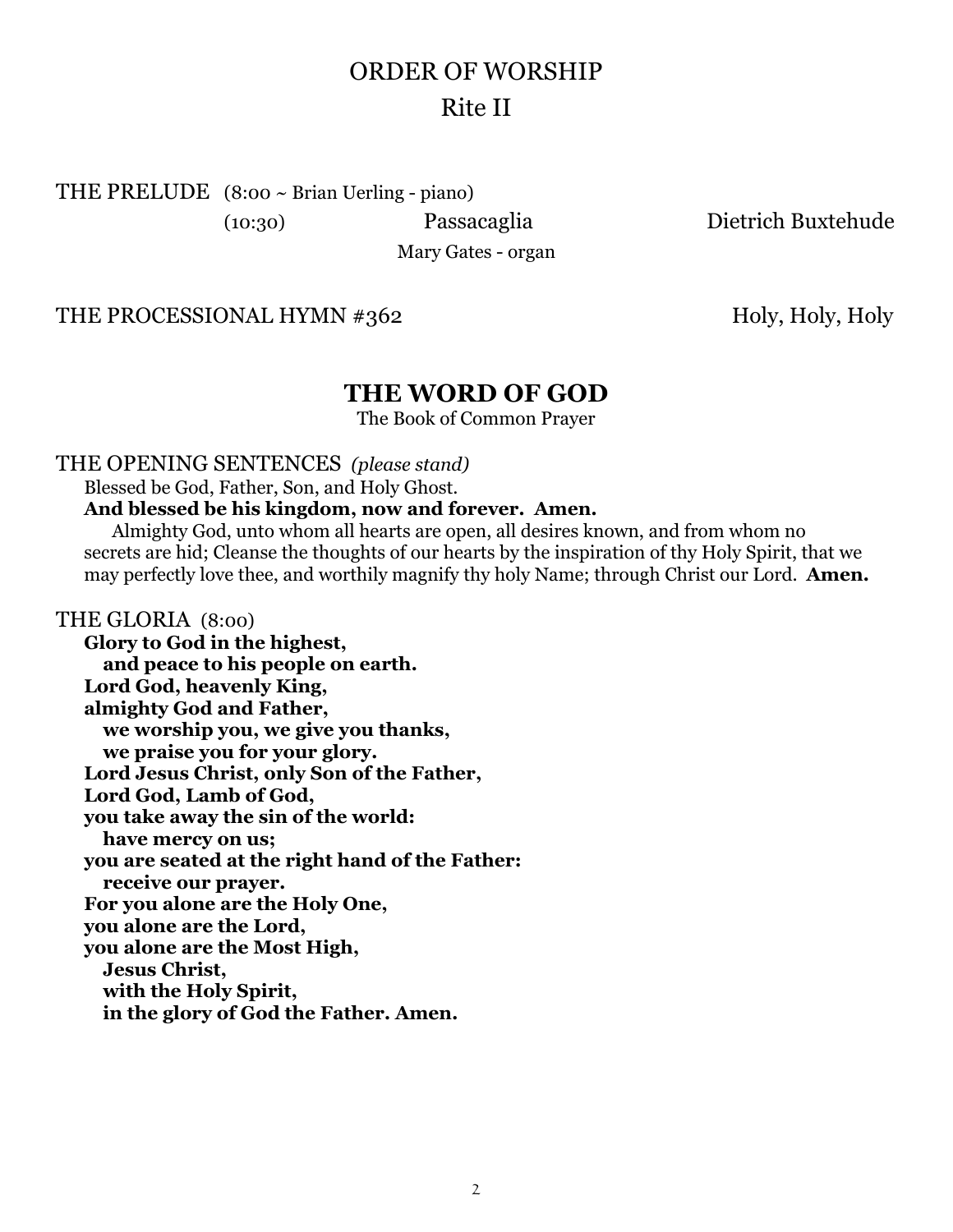

### THE COLLECT OF THE DAY The Lord be with you. El Señor sea con ustedes. And also with you.  $\qquad \qquad \qquad$  Y con tu espíritu.

Let us pray.............. Almighty and everlasting God, you have given to us your servants grace, by the confession of a true faith, to acknowledge the glory of the eternal Trinity, and in the power of your divine Majesty to worship the Unity: Keep us steadfast in this faith and worship, and bring us at last to see you in your one and eternal glory, O Father; who with the Son and the Holy Spirit live and reign, one God, for ever and ever. **Amen.**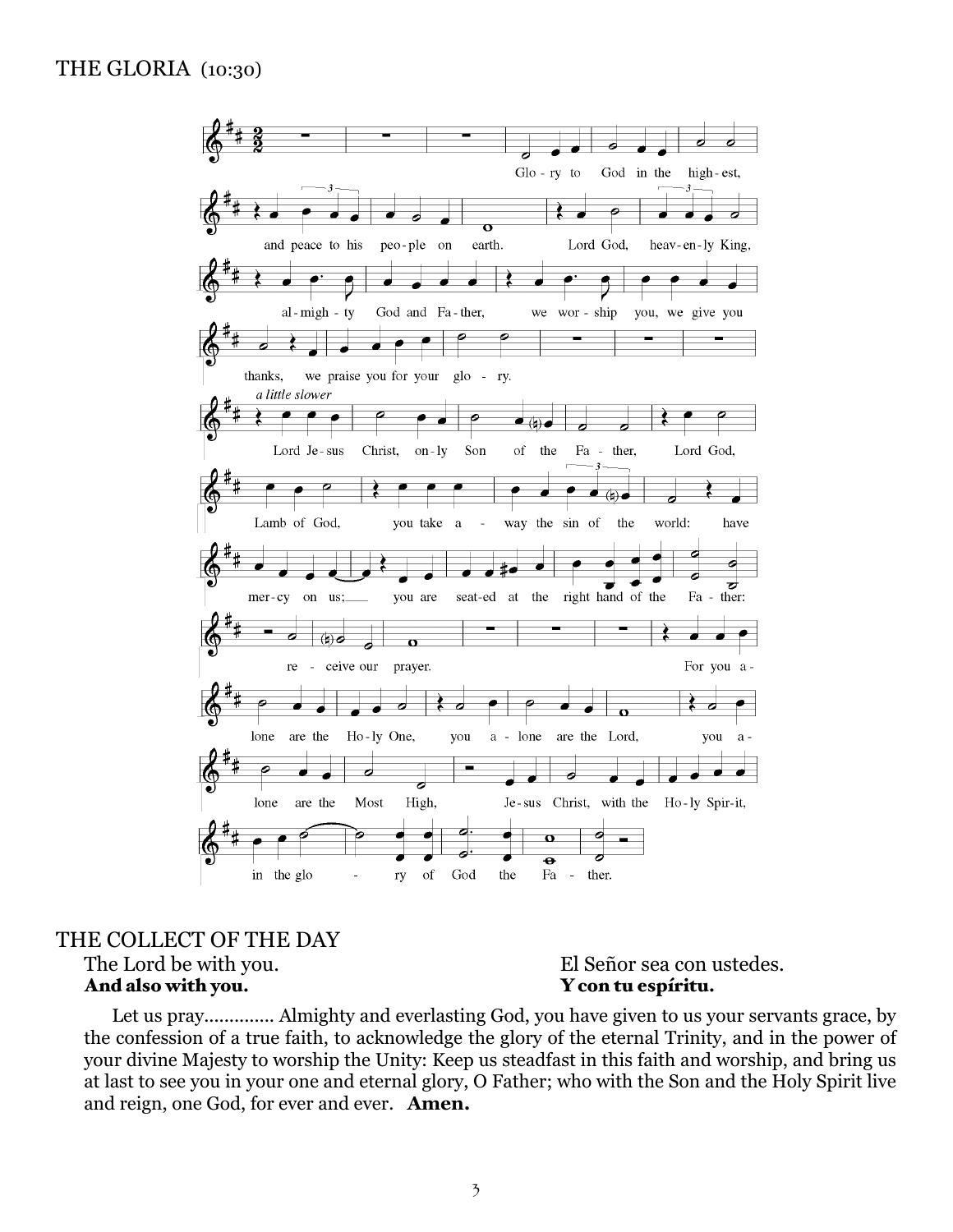### A READING FROM THE BOOK OF PROVERBS *(be seated)* 8:1-4, 22-31

Does not wisdom call,

and does not understanding raise her voice?

On the heights, beside the way, at the crossroads she takes her stand;

beside the gates in front of the town, at the entrance of the portals she cries out:

"To you, O people, I call, and my cry is to all that live.

The Lord created me at the beginning of his work, the first of his acts of long ago.

Ages ago I was set up, at the first, before the beginning of the earth.

When there were no depths I was brought forth, when there were no springs abounding with water.

Before the mountains had been shaped, before the hills, I was brought forth--

when he had not yet made earth and fields, or the world's first bits of soil.

When he established the heavens, I was there, when he drew a circle on the face of the deep,

when he made firm the skies above, when he established the fountains of the deep,

when he assigned to the sea its limit, so that the waters might not transgress his command,

when he marked out the foundations of the earth, then I was beside him, like a master worker;

and I was daily his delight, rejoicing before him always,

rejoicing in his inhabited world and delighting in the human race."

The word of the Lord.

### **Thanks be to God.**

### UNA LECTURA DEL LIBRO DE PROVERBIOS (*Se sienta)* 8:1-4, 22-31

¿No clama la sabiduría, y levanta su voz la prudencia? En la cima de las alturas, junto al camino, donde cruzan las sendas, se coloca; junto a las puertas, a la salida de la ciudad, en el umbral de las puertas, da voces: Oh hombres, a vosotros clamo, para los hijos de los hombres es mi voz. El SEÑOR me poseyó al principio de su camino, antes de sus obras de tiempos pasados. Desde la eternidad fui establecida, desde el principio, desde los orígenes de la tierra. Cuando no había abismos fui engendrada, cuando no había manantiales abundantes en aguas. Antes que los montes fueran asentados, antes que las colinas, fui engendrada, cuando El no había hecho aún la tierra y los campos, ni el polvo primero del mundo. Cuando estableció los cielos, allí estaba yo; cuando trazó un círculo sobre la faz del abismo, cuando arriba afirmó los cielos, cuando las fuentes del abismo se afianzaron,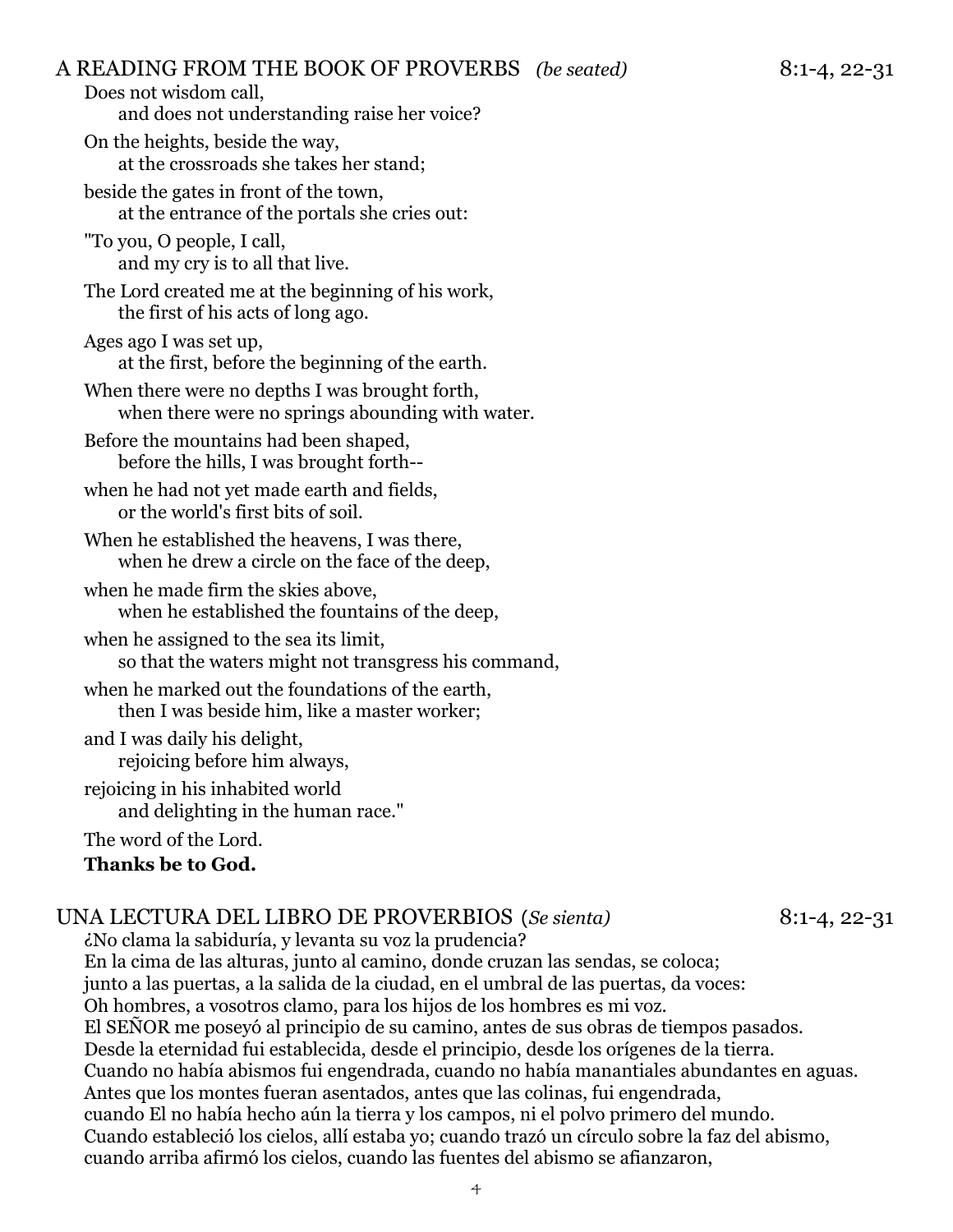cuando al mar puso sus límites para que las aguas no transgredieran su mandato, cuando señaló los cimientos de la tierra,

yo estaba entonces junto a El, como arquitecto; y era su delicia de día en día, regocijándome en todo tiempo en su presencia,

regocijándome en el mundo, en su tierra, y teniendo mis delicias con los hijos de los hombres.

### Palabra del Señor. **Demos gracias a Dios.**

### THE PSALM (8:00 - spoken) Psalm 8



- 1 O Lord our Lord,
	- how exalted is your name in all the world!
- 2 Out of the mouths of infants and children your majesty is praised above the heavens.
- 3 You have set up a stronghold against your adversaries, to quell the enemy and the avenger. **Antiphon**
- 4 When I consider your heavens, the work of your fingers, the moon and the stars you have set in their courses,
- 5 what is man that you should be mindful of him, the son of man that you should seek him out?
- 6 You have made him but little lower than the angels; you adorn him with glory and honor; **Antiphon**
- 7 you give him mastery over the works of your hands; you put all things under his feet:
- 8 all sheep and oxen, even the wild beasts of the field,
- 9 the birds of the air, the fish of the sea, and whatsoever walks in the paths of the sea.
- 10 O Lord our Lord, how exalted is your name in all the world! **Antiphon**

### A READING FROM PAUL'S LETTER TO THE ROMANS 5:1-5

Since we are justified by faith, we have peace with God through our Lord Jesus Christ, through whom we have obtained access to this grace in which we stand; and we boast in our hope of sharing the glory of God. And not only that, but we also boast in our sufferings, knowing that suffering produces endurance, and endurance produces character, and character produces hope, and hope does not disappoint us, because God's love has been poured into our hearts through the Holy Spirit that has been given to us.

The word of the Lord. **Thanks be to God.**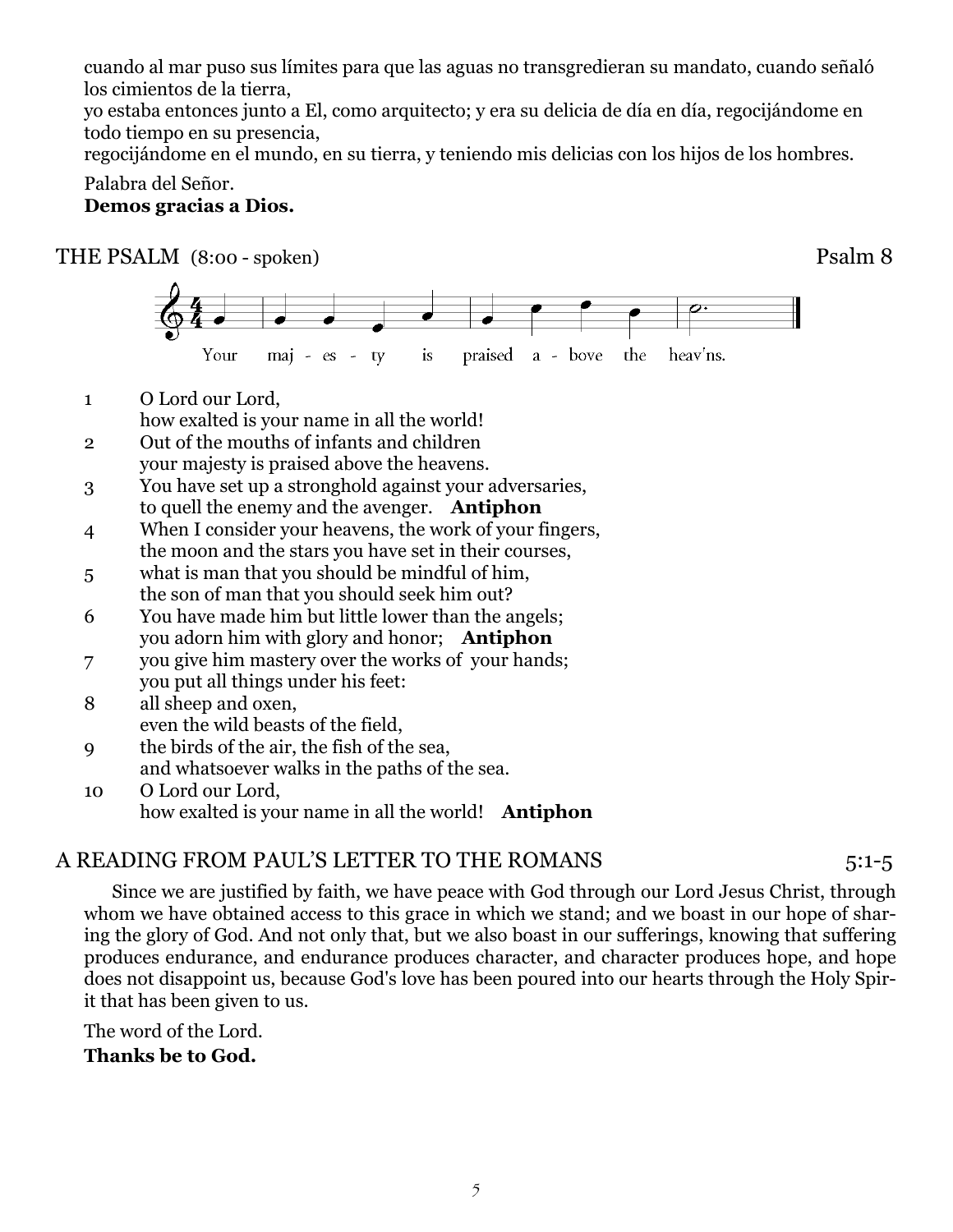### UNA LECTURA DE LA CARTA DE PABLO A LOS ROMANOS 5:1-5

Por tanto, habiendo sido justificados por la fe, tenemos paz para con Dios por medio de nuestro Señor Jesucristo, por medio de quien también hemos obtenido entrada por la fe a esta gracia en la cual estamos firmes, y nos gloriamos en la esperanza de la gloria de Dios. Y no sólo esto, sino que también nos gloriamos en las tribulaciones, sabiendo que la tribulación produce paciencia; y la paciencia, carácter probado; y el carácter probado, esperanza; y la esperanza no desilusiona, porque el amor de Dios ha sido derramado en nuestros corazones por medio del Espíritu Santo que nos fue dado.

Palabra del Señor. **Demos gracias a Dios.**

### THE SEQUENCE #488 Be thou my vision

THE GOSPEL READING *(please stand)* John 16:1-15

The Holy Gospel of our Lord Jesus Christ according to John.

### **Glory to you, Lord Christ.**

Jesus said to the disciples, "I still have many things to say to you, but you cannot bear them now. When the Spirit of truth comes, he will guide you into all the truth; for he will not speak on his own, but will speak whatever he hears, and he will declare to you the things that are to come. He will glorify me, because he will take what is mine and declare it to you. All that the Father has is mine. For this reason I said that he will take what is mine and declare it to you."

The Gospel of the Lord. **Praise to you, Lord Christ.**

### EL SANTO EVANGELIO SEGÚN SAN JUAN (*Todos de pie)* 16:1-5

### El Santo Evangelio de nuestro Señor Jesucristo según San Juan. **¡Gloria a ti, Cristo Señor!**

Estas cosas os he dicho para que no tengáis tropiezo. Os expulsarán de la sinagoga; pero viene la hora cuando cualquiera que os mate pensará que así rinde un servicio a Dios. Y harán estas cosas porque no han conocido ni al Padre ni a mí. Pero os he dicho estas cosas para que cuando llegue la hora, os acordéis de que ya os había hablado de ellas. Y no os dije estas cosas al principio, porque yo estaba con vosotros. Pero ahora voy al que me envió, y ninguno de vosotros me pregunta: "¿Adónde vas?"

### El Evangelio del Señor. **Te alabamos, Cristo Señor.**

THE NICENE CREED (*Stand as you are able. Todos de pie)*

**We believe in one God, the Father, the Almighty, maker of heaven and earth, of all that is, seen and unseen. We believe in one Lord, Jesus Christ, the only Son of God, eternally begotten of the Father, God from God, Light from Light,** 

THE SERMON THE SERMON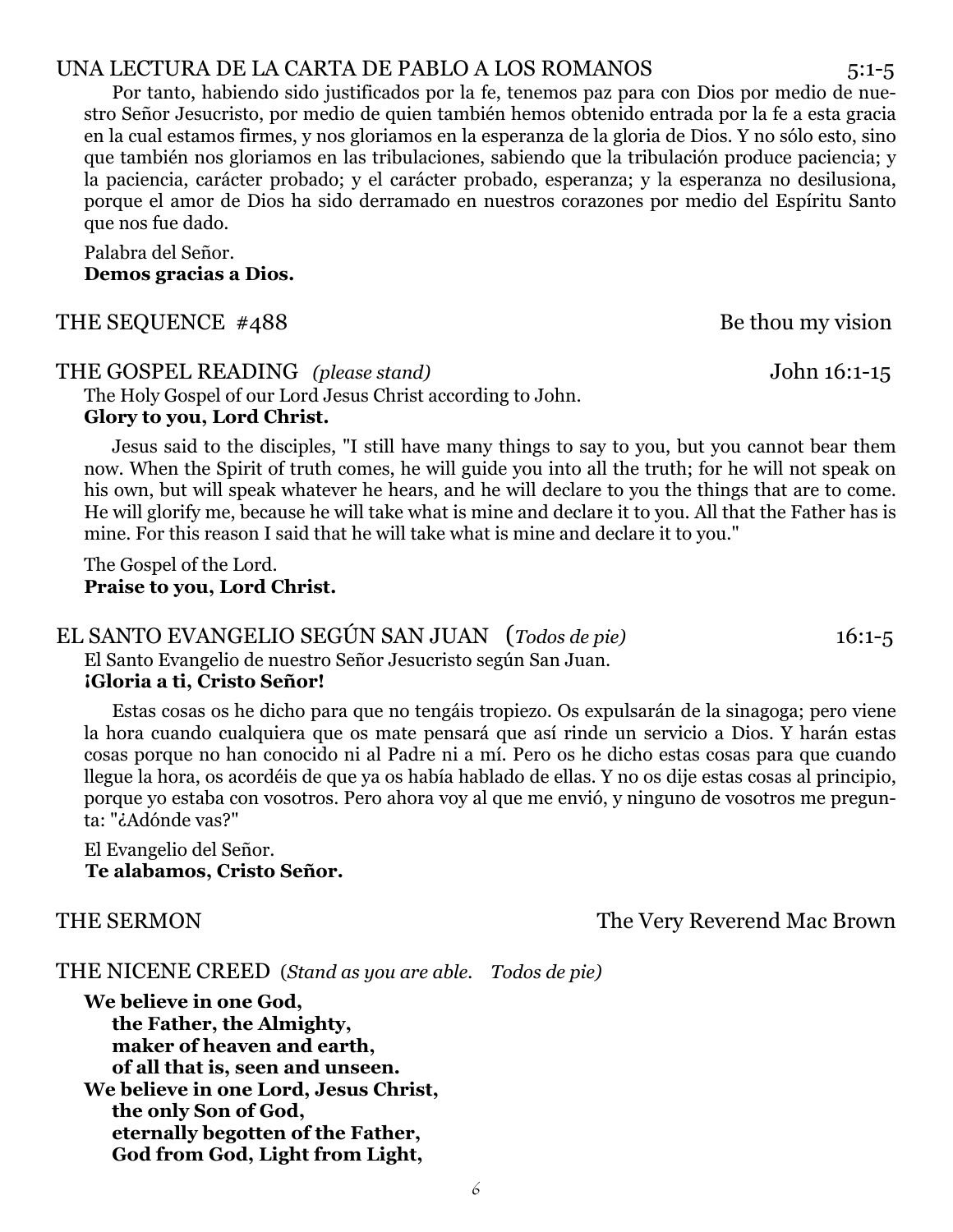**true God from true God, begotten, not made, of one Being with the Father. Through him all things were made. For us and for our salvation he came down from heaven: by the power of the Holy Spirit he became incarnate from the Virgin Mary, and was made man. For our sake he was crucified under Pontius Pilate; he suffered death and was buried. On the third day he rose again in accordance with the Scriptures; he ascended into heaven and is seated at the right hand of the Father. He will come again in glory to judge the living and the dead, and his kingdom will have no end. We believe in the Holy Spirit, the Lord, the giver of life, who proceeds from the Father and the Son. With the Father and the Son he is worshiped and glorified. He has spoken through the Prophets. We believe in one holy catholic and apostolic Church. We acknowledge one baptism for the forgiveness of sins. We look for the resurrection of the dead, and the life of the world to come. Amen.**

### THE PRAYERS OF THE PEOPLE THE SECOND FORM III

Father, we pray for your holy Catholic Church; **That we all may be one.** Grant that every member of the Church may truly and humbly serve you; **That your Name may be glorified by all people.** We pray for all bishops, priests, and deacons;

**That they may be faithful ministers of your Word and Sacraments.**

We pray for all who govern and hold authority in the nations of the world;

**That there may be justice and peace on the earth.**

Give us grace to do your will in all that we undertake;

**That our works may find favor in your sight.**

Have compassion on those who suffer from any grief or trouble; especially those on our Parish Prayer List: Sandy, John, Marieke, Doug, Michael, Lorry, Kelly, Ben, Larry, Gail, Anne Marie, Jim, Hayden, Alisa, John, Judy, Sandra, June, Linda, Alexandra, Marilyn, Jim, Vickie, Joy, Mark, Hans, Ray, all firefighters, Kay, the Lopez family, the Sweet family, Gwen.

**That they may be delivered from their distress.** We thank you for the birthdays and anniversaries of Elizabeth Pacheco-Gillard, Jack Nottingham, Janet Steele, Catherine & Allison Guynes, Meadowlark Becker, Janet Neville Browne, Carol Rinehart, Marcy Barker.

**Bless them and keep them, O Lord.**

Give to Mike Baca, and all the departed eternal rest.

**Let light perpetual shine upon them.**

We praise you for your saints who have entered into joy;

**May we also come to share in your heavenly kingdom.**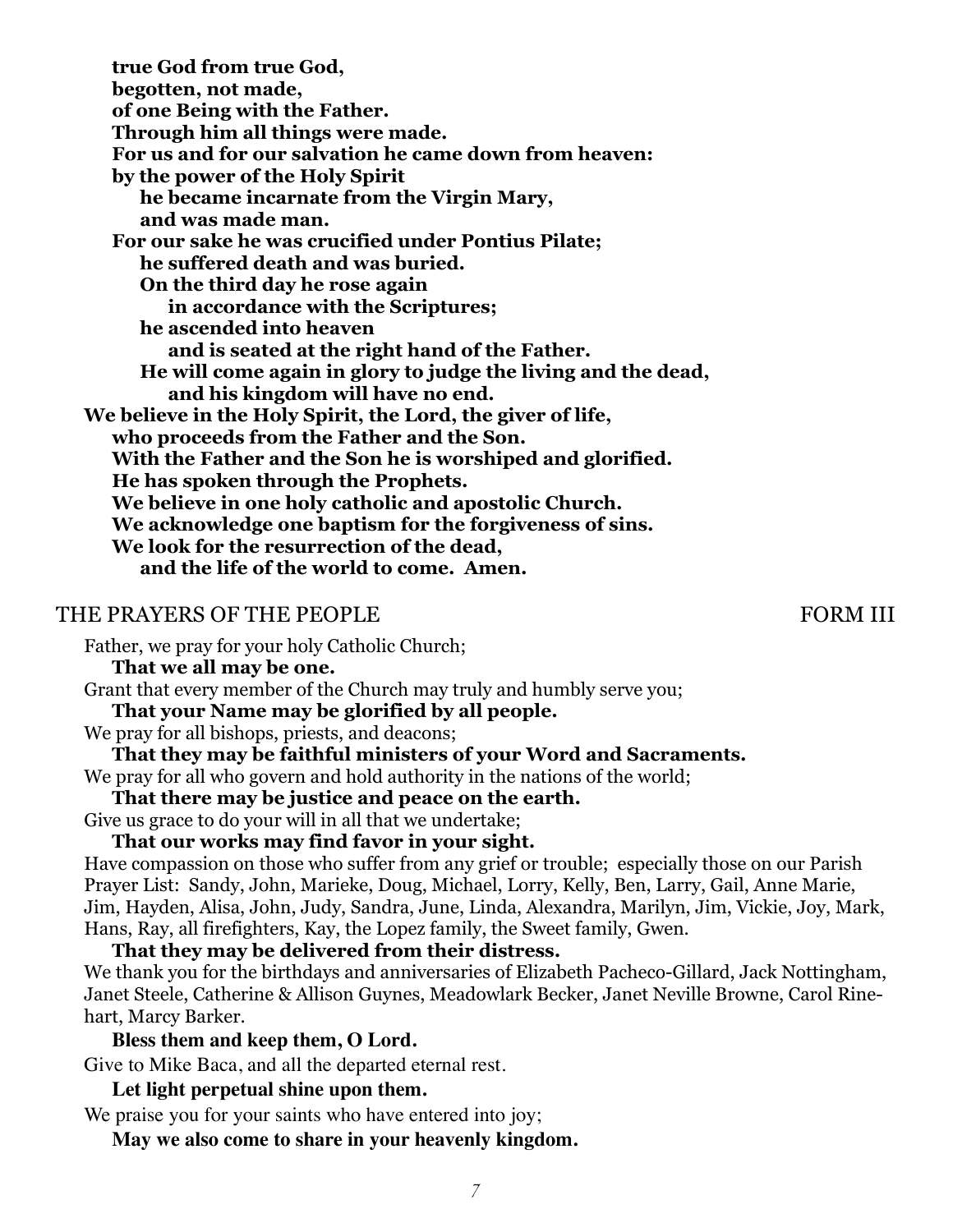Let us pray for our own needs and those of others.  *The People may add their own petitions.*

### THE CONFESSION OF SIN

Let us confess our sins against God and our neighbor. **Most merciful God, we confess that we have sinned against you in thought, word, and deed, by what we have done, and by what we have left undone. We have not loved you with our whole heart; we have not loved our neighbors as ourselves. We are truly sorry and we humbly repent. For the sake of your Son Jesus Christ, have mercy on us and forgive us; that we may delight in your will, and walk in your ways, to the glory of your Name. Amen.**

Almighty God have mercy on you, forgive you all your sins through our Lord Jesus Christ, strengthen you in all goodness, and by the power of the Holy Spirit keep you in eternal life. **Amen.**

### THE CONCLUDING COLLECT

Lord Jesus Christ, you said to your apostles, "Peace I give to you; my own peace I leave with you." Regard not our sins, but the faith of your Church, and give to us the peace and unity of that heavenly City, where with the Father and the Holy Spirit you live and reign, now and forever. **Amen.**

THE PEACE *(please stand)* The peace of the Lord be always with you. **And also with you.**

LA PAZ (*El pueblo se sienta.)*

La paz del Señor sea siempre con ustedes. **Y con tu espíritu.**

### ANNOUNCEMENTS

*The flowers on the altar today are given to the Glory of God by Elizabeth Baker in celebration of the 29th anniversary of Toby Pugh and Elizabeth Baker.*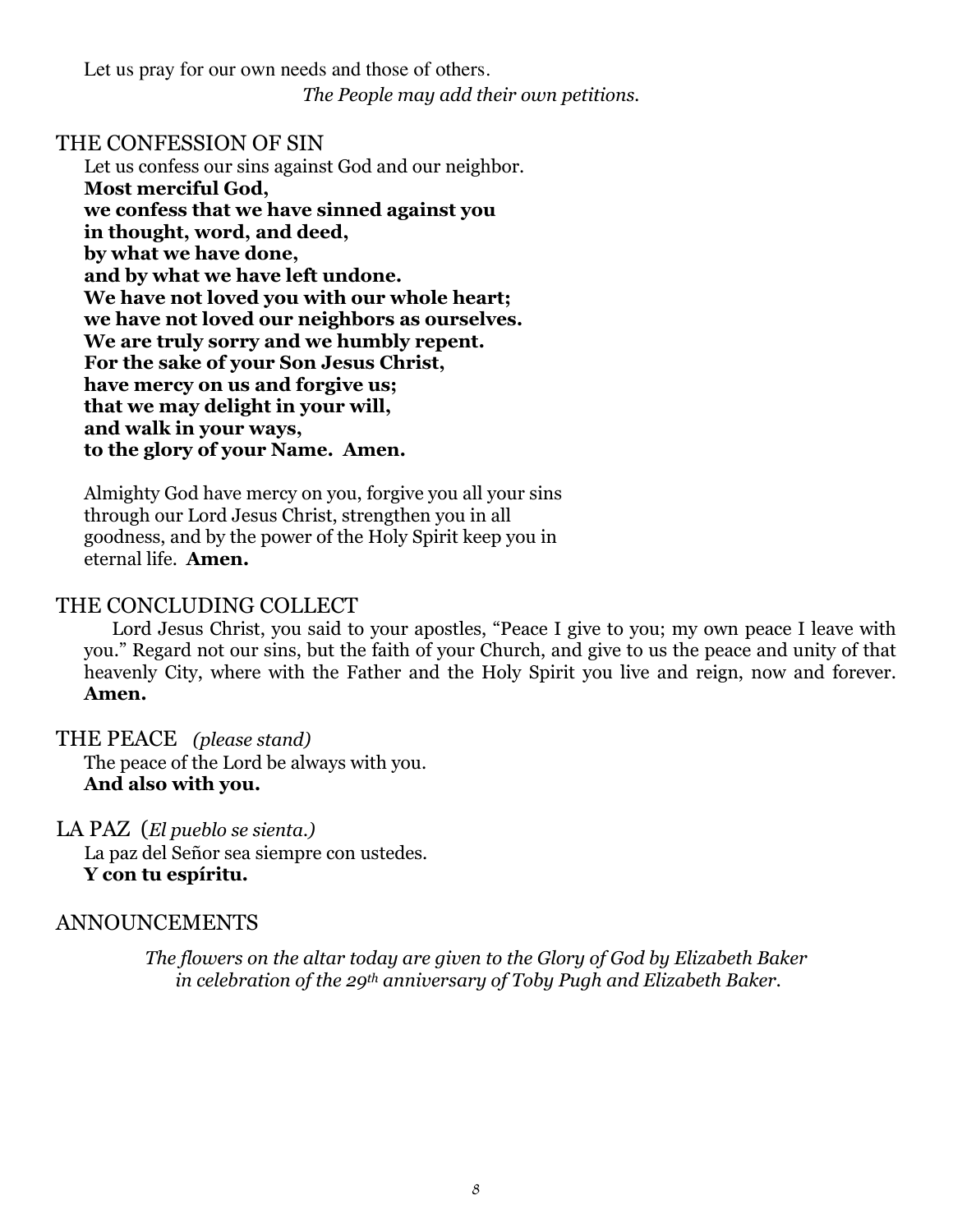### **HOLY COMMUNION**

Offer to God a sacrifice of thanksgiving, and make good your vows to the Most High.

### THE OFFERTORY (10:30) Ye Watchers and Ye Holy Ones George Oldroyd

Ye watchers and ye holy ones, Bright Seraphs, Cherubim and Thrones, Raise the glad strain, Alleluia! Cry out Dominions, Princedoms, Powers, Virtues, Archangels, Angel's choirs, Alleluia! O higher than the Cherubim, More glorious than the Seraphim, Lead their praises, Alleluia! Thou Bearer of the eternal Word, Most gracious, magnify the Lord, Alleluia! Respond, ye souls in endless rest, ye Patriarchs and Prophets blest, Alleluia! Ye holy, Twelve, ye Martyrs strong, All Saints triumphant, raise the song, Alleluia! O friends, in gladness let us sing, Supernal anthems echoing, Alleluia! To God the Father, God the Son, And God the Spirit, Three in One, Alleluia!

### THE OFFERTORY SENTENCE

All things come of thee, oh Lord. Todo viene de ti, oh Señor. **And of thine own have we given thee. Y de los tuyos te hemos dado.**

THE GREAT THANKSGIVING EUCharistic Prayer A

The Lord be with you. **And also with you.** Lift up your hearts. **We lift them to the Lord.** Let us give thanks to the Lord our God.

**It is right to give God thanks and praise.**

It is right, and a good and joyful thing, always and everywhere to give thanks to you, Father Almighty, Creator of heaven and earth. For with your co-eternal Son and Holy Spirit, you are one God, one Lord, in Trinity of Persons and in Unity of Being; and we celebrate the one and equal glory of you, O Father, and of the Son, and of the Holy Spirit. Therefore we praise you, joining our voices with Angels and Archangels and with all the company of heaven, who for ever sing this hymn to proclaim the glory of your Name:

*Sanctus* (8:00 - spoken)

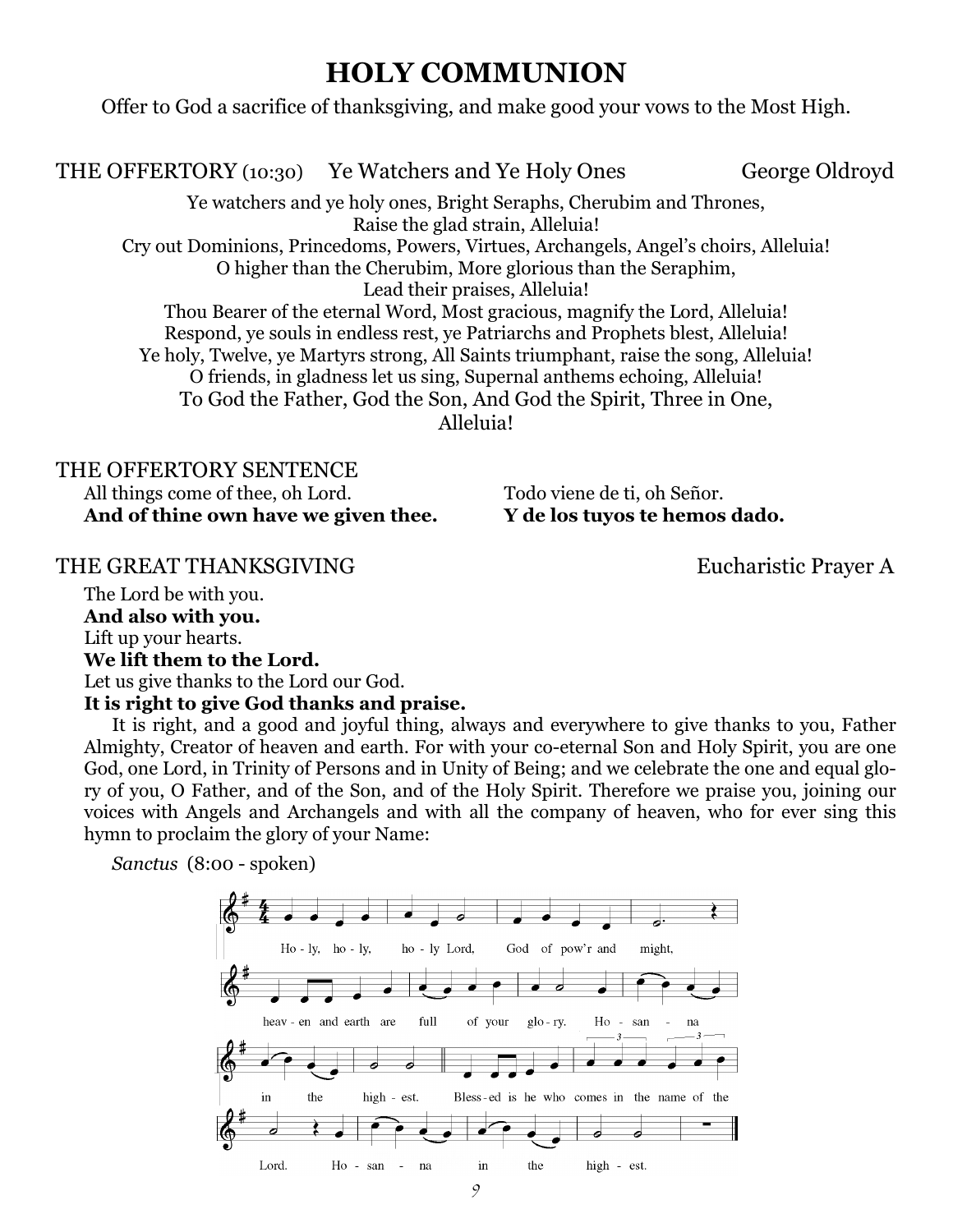Holy and gracious Father: In your infinite love you made us for yourself, and, when we had fallen into sin and become subject to evil and death, you, in your mercy, sent Jesus Christ, your only and eternal Son, to share our human nature, to live and die as one of us, to reconcile us to you, the God and Father of all. He stretched out his arms upon the cross, and offered himself in obedience to your will, a perfect sacrifice for the whole world.

On the night he was handed over to suffering and death, our Lord Jesus Christ took bread; and when he had given thanks to you, he broke it, and gave it to his disciples, and said, "Take, eat: This is my Body, which is given for you. Do this for the remembrance of me."

After supper he took the cup of wine; and when he had given thanks, he gave it to them, and said, "Drink this, all of you: This is my Blood of the new Covenant, which is shed for you and for many for the forgiveness of sins. Whenever you drink it, do this for the remembrance of me."

Therefore we proclaim the mystery of faith:

### **Christ has died.**

### **Christ is risen,**

### **Christ will come again.**

We celebrate the memorial of our redemption, O Father, in this sacrifice of praise and thanksgiving. Recalling his death, resurrection, and ascension, we offer you these gifts. Sanctify them by your Holy Spirit to be for your people the Body and Blood of your Son, the holy food and drink of new and unending life in him.

Sanctify us also that we may faithfully receive this holy Sacrament, and serve you in unity, constancy, and peace; and at the last day bring us with all your saints into the joy of your eternal kingdom.

All this we ask through your Son Jesus Christ. By him, and with him, and in him, in the unity of the Holy Spirit all honor and glory is yours, Almighty Father, now and for ever. **AMEN.**

And now, as our Savior Christ has taught us, we are bold to say,

| Our Father, who art in heaven,    | Padre nuestro que estás en cielo, |
|-----------------------------------|-----------------------------------|
| hallowed be thy Name,             | santificado sea tu Nombre,        |
| thy kingdom come,                 | venga tu reino,                   |
| thy will be done,                 | hágase tu voluntad,               |
| on earth as it is in heaven       | en la tierra como en el cielo.    |
| Give us this day our daily bread. | Danos hoy el pan de este día.     |
| And forgive us our trespasses,    | Perdona nesters ofensas,          |
| as we forgive those               | como también nosotros perdonamos  |
| who trespass against us.          | a los que nos ofenden.            |
| And lead us not into temptation   | No nos dejes caer en tentación    |
| but deliver us from evil.         | y libranos del mal.               |
| For thine is the kingdom,         | Porque tuyo es el reino,          |
| and the power, and the glory,     | tuyo es el poder, y la gloria     |
| for ever and ever. Amen.          | ahora y por siempre. Amén.        |

### THE BREAKING OF THE BREAD

Alleluia, Christ our Passover is sacrificed for us: **Therefore let us keep the feast. Alleluia.**

¡Aleluya! Cristo, nuestra Pascua, se ha sacrificado por nosotros. **¡Celebremos la fiesta! ¡Aleluya!**

**(**8:00) **Lamb of God you take away the sins of the world, have mercy on us. Lamb of God, you take away the sins of the world, have mercy on us. Lamb of God, you take away the sins of the world, grant us peace.**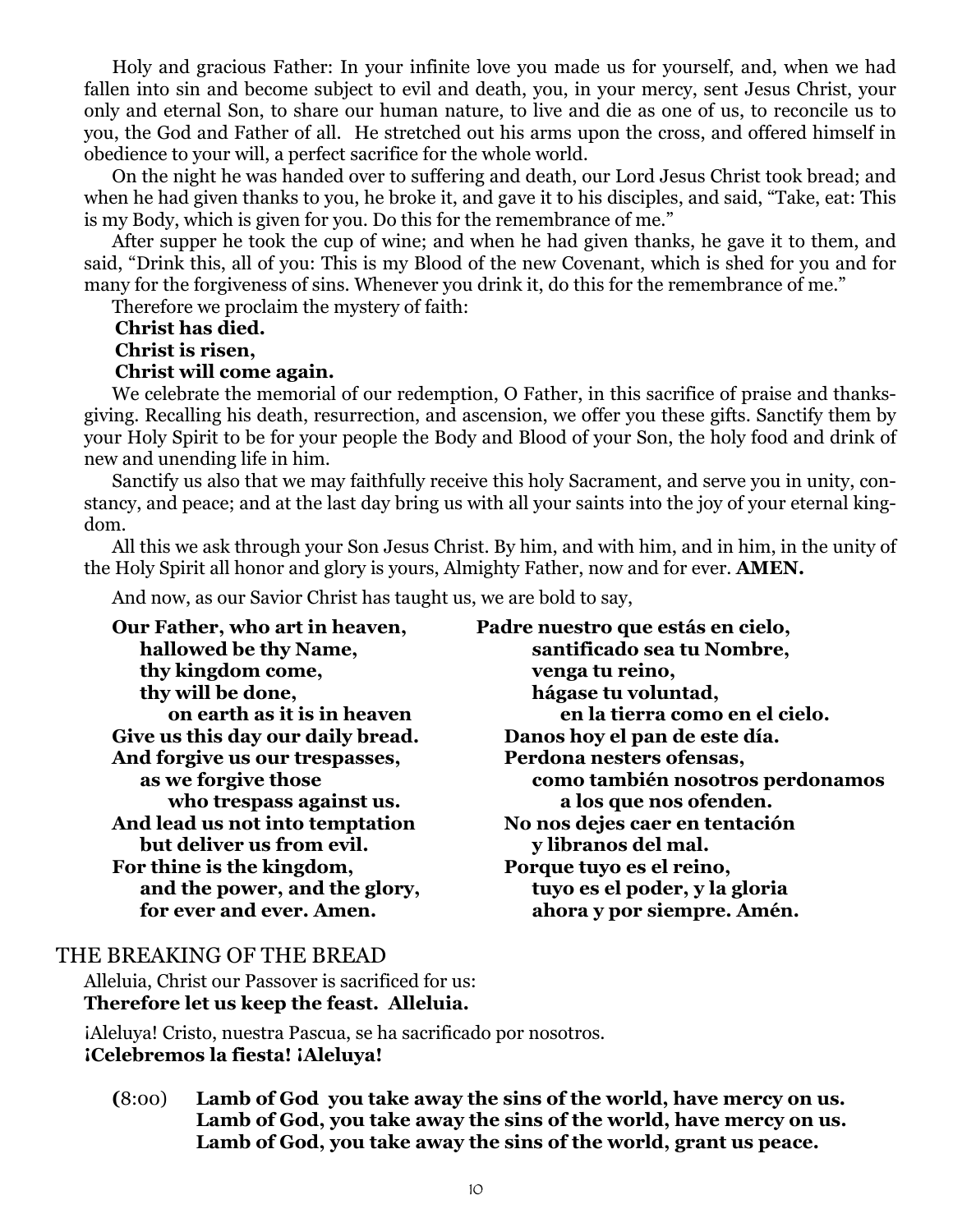

### THE INVITATION

The Gifts of God for you, the people of God.

*All who come in faith are invited to receive Holy Communion at St. James. We believe in the Real Presence of Christ in the Eucharist. You may stand or kneel at the altar rail when receiving the Bread and Wine. You may choose to receive the bread or gluten free bread only, or a vial of bread and wine together. Communion is complete in either form. Cross your arms over your breast if you wish only to receive a blessing.* 

*As the Bread & Wine are given to communicants is said:*

The Body of Christ, the bread of heaven. (Amen) The Blood of Christ, the cup of salvation. (Amen)

### THE POST COMMUNION PRAYER *(Please stand. El pueblo se sienta.)*

**Almighty and everliving God, we thank you for feeding us with the spiritual food of the most precious Body and Blood of your Son our Savior Jesus Christ; and for assuring us in these holy mysteries that we are living members of the Body of your Son, and heirs of your eternal kingdom. And now, Father, send us out to do the work you have given us to do, to love and serve you as faithful witnesses of Christ our Lord. To him, to you, and to the Holy Spirit, be honor and glory, now and for ever. Amen.** 

### THE BLESSING

THE PROCESSIONAL HYMN  $#366$  (vs. 1-4) Holy God, we praise thy name

### THE DISMISSAL

Alleluia, alleluia. Let us go forth into the world, rejoicing in the power of the Spirit. **Thanks be to God. Alleluia. Alleluia.**

THE POSTLUDE (10:30) Menuet (Suite Gothique) Leon Boëllmann